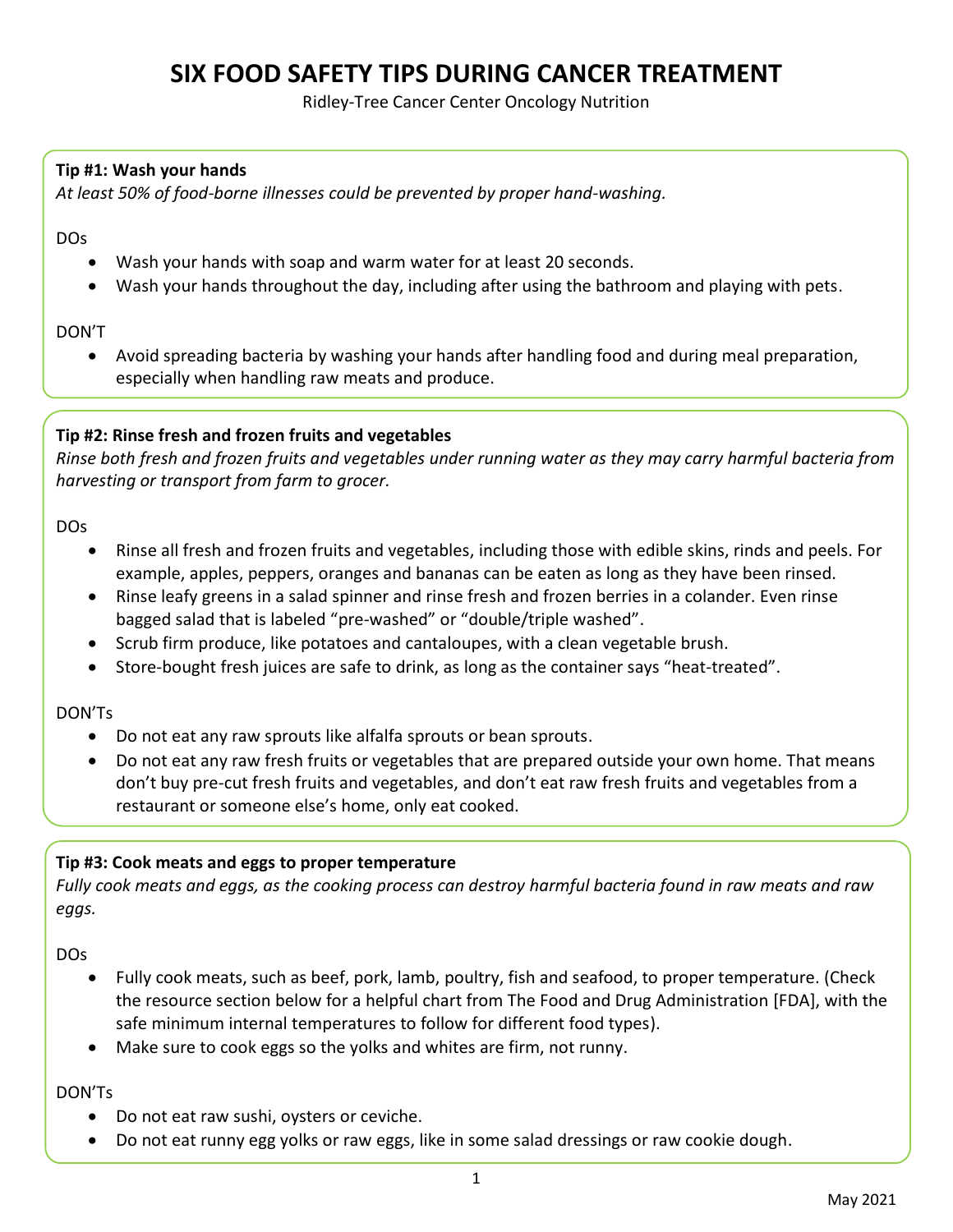#### **Tip #4: Avoid unpasteurized dairy products**

*Pasteurization is the process of heating liquids or foods to destroy bacteria and other contaminants. In the grocery store, opt for pasteurized dairy products, like milk and cheese.* 

#### DOs

- Look at the ingredient list on dairy product containers. Make sure it says "made with pasteurized milk".
- Store all dairy products at or below 40°F in the refrigerator or freezer.

#### DON'T

Do not drink raw milk or eat raw cheese unless heated, like in a hot drink or casserole.

#### **Tip #5: Prevent cross-contamination**

*Prevent "cross-contamination", which means spreading unwanted bacteria from one surface to another.*

DOs

- When grocery shopping, separate raw meats, from all other items in your shopping cart, your grocery bags, and in your refrigerator when you get home.
- Use different cutting boards to prepare meats and produce, or thoroughly wash your cutting board with hot water and soap between uses.

#### DON'T

 Do not clean your kitchen countertops and other surfaces with a cloth towel, use a clean paper towel instead.

#### **Tip #6: Refrigerate foods and leftovers**

*Bacteria tends to grow more in a warm moist environment. To prevent this, refrigerate your foods and leftovers promptly.*

DOs

- Refrigerate perishable foods, such as meats, poultry, fish, seafood, eggs, produce and leftovers within 1 to 2 hours of cooking or purchasing.
- Defrost foods, like meats and leftovers, in the refrigerator.
- Leftovers are fine to eat as long as you eat them within 3 days. Or, you can freeze leftovers within 3 days and eat them later.

#### DON'T

 Do not leave milk and other refrigerator items on the kitchen counter for several hours. Refrigerate them!